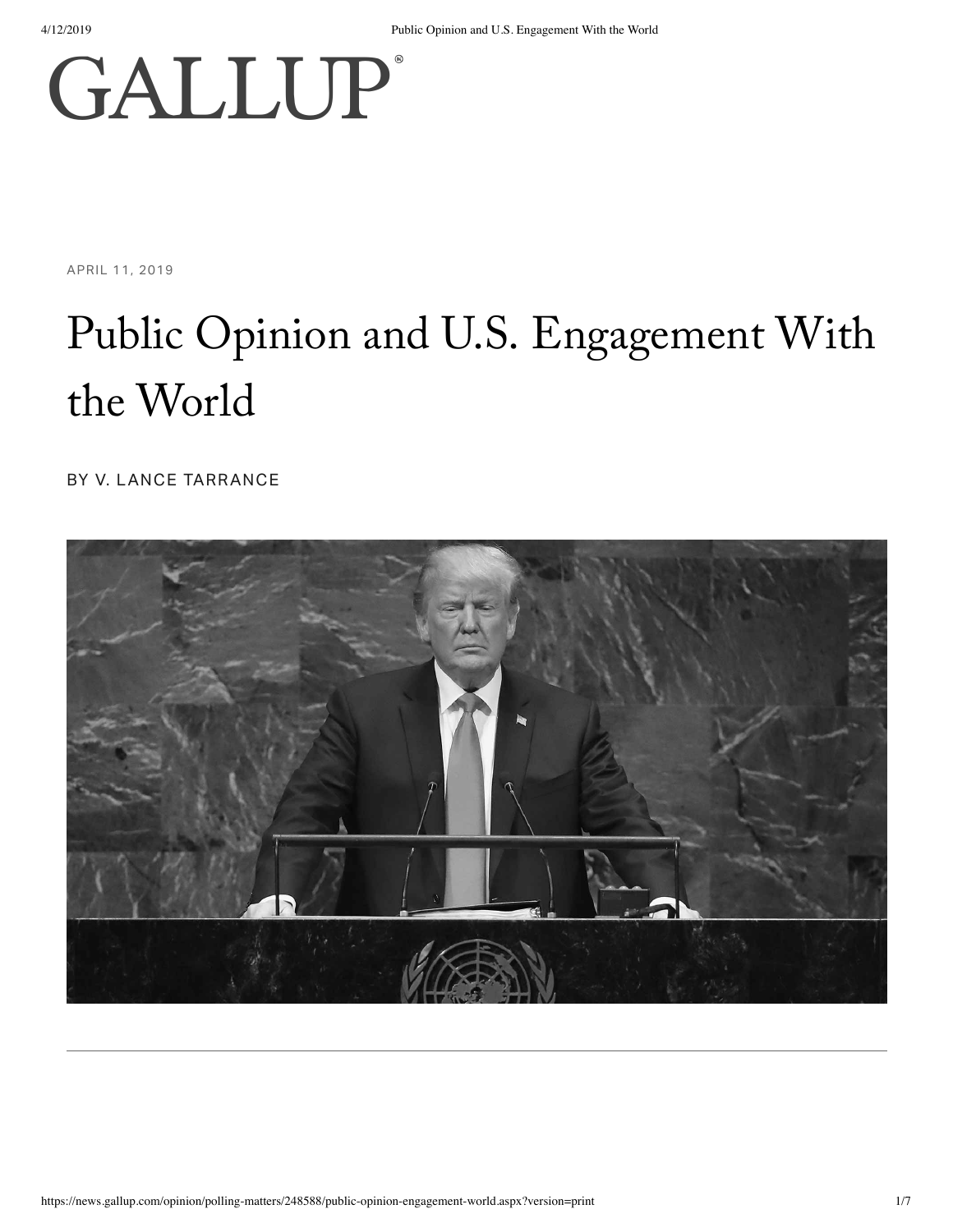President Donald Trump's still-evolving foreign policy doctrine is the subject of contentious debate within the foreign policy establishment. The disagreement stems from such things as the administration's unconventional approach to dealing with U.S. allies (including Germany, Canada, and NATO more broadly), as well as with less friendly actors in Russia, North Korea and Syria.

Seventy-five years after the end of World War II, the U.S. seems caught between its postwar role as leader of the international order and Trump's belief that it is time for the United States to question some heretofore fundamental assumptions in dealing with the world and to scale back some international commitments. At the same time, in a recent press conference, the president seemed to contradict this when he replied to a question about whether the U.S. could get involved militarily to replace the current Venezuelan dictator, saying sternly, "We're not considering anything, but all options are on the table."

#### The Five Foreign Policy Groups and Trump' s "America First" Approach

Both before and during his presidency, Trump has questioned whether some of the old underpinnings of U.S. foreign policy still hold true. He has repeatedly made statements indicating that he objected to the Iraq War and wants to pull U.S. troops out of Syria, but at the same time has greatly increased the U.S. military defense budget while in office.

Combining Americans' preferred role for the U.S. in world affairs with their views on U.S. defense spending results in five [different](https://news.gallup.com/opinion/polling-matters/248354/measuring-fault-lines-current-foreign-policy.aspx?g_source=link_newsv9&g_campaign=item_248588&g_medium=copy) foreign policy groups among the U.S. public, as follows. (See part 1 of this analysis for more discussion of these groups.)

Americans' Foreign Policy Visions

|                        | Prefered U.S. role in world | <b>View of current military</b> | <b>Share of U.S.</b> |
|------------------------|-----------------------------|---------------------------------|----------------------|
| <b>Political label</b> | affairs                     | spending                        | adults               |
|                        |                             |                                 | %                    |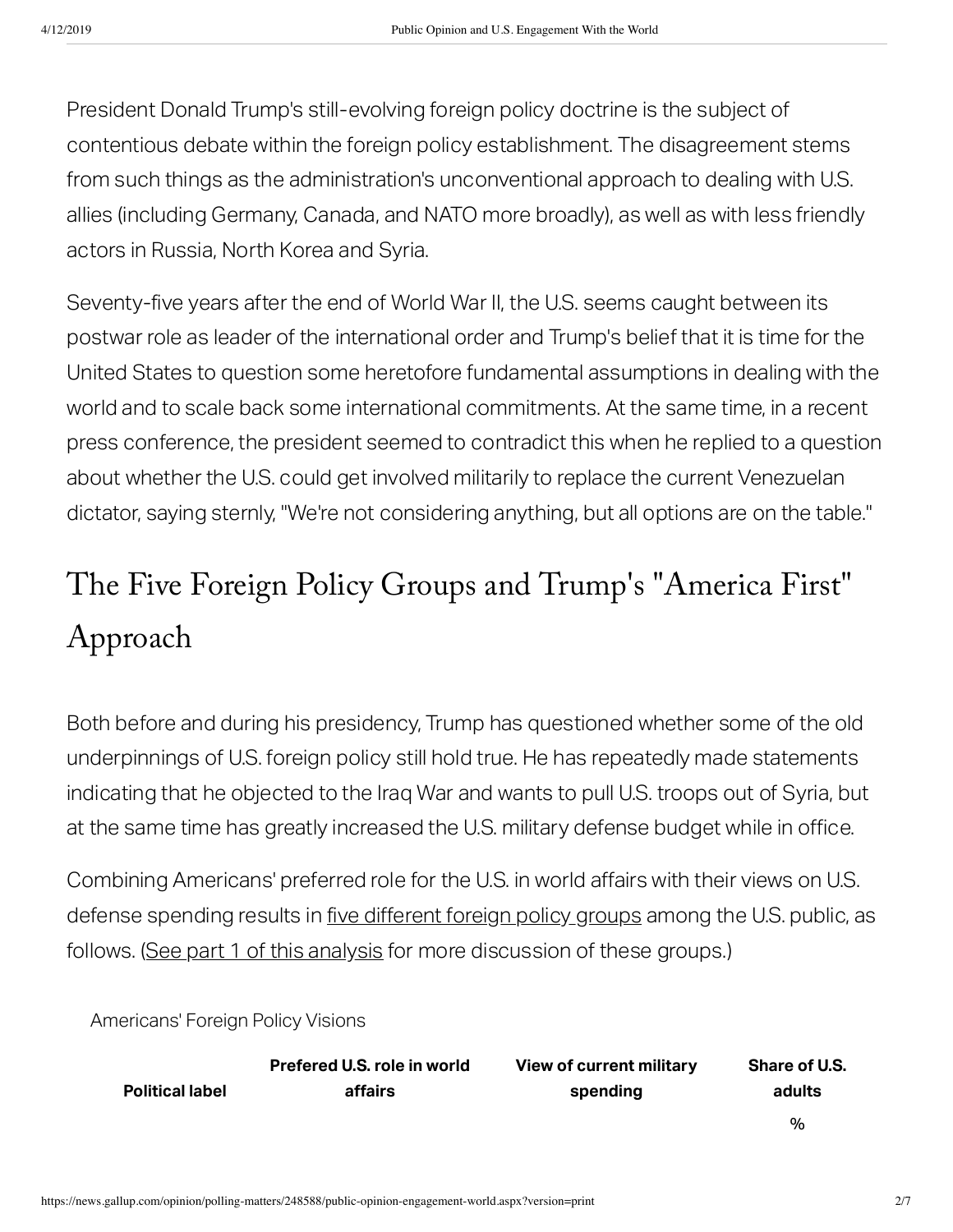4/12/2019 Public Opinion and U.S. Engagement With the World

| <b>Political label</b>  | Prefered U.S. role in world<br>affairs | <b>View of current military</b><br>spending | Share of U.S.<br>adults |
|-------------------------|----------------------------------------|---------------------------------------------|-------------------------|
|                         |                                        |                                             | $\%$                    |
| <b>Hawks</b>            | Leading/Major role                     | Too little                                  | 21                      |
| Status Quo<br>Moderates | Leading/Major role                     | About right                                 | 27                      |
| Liberals                | Leading/Major role                     | Too much                                    | 21                      |
| Populists               | Minor/No role                          | Too little                                  | 9                       |
| Doves                   | Minor/No role                          | Too much                                    | 18                      |

Based on 2017-2019 aggregated data

GALLUP

The table below shows how each of the five foreign-policy-vision groups evaluate Trump's foreign policy after his second full year in office, along with how they feel about the U.S. position in the world today.

Foreign policy "Hawks" and "Populists" -- the two groups that think the U.S. is spending too little on the military -- widely approve of Trump's performance on foreign affairs. This is the case even though Hawks think the U.S. should be playing a major or the leading role on the world stage, while Populists favor a minor or no U.S. role. However, the Populists are more dissatisfied with the United States' position in the world today -perhaps because they see too much U.S. involvement.

"Status Quo Moderates" are more negative than positive toward Trump, 59% disapproving vs. 39% approving. This group, whose support for a strong U.S. global role and for keeping defense spending at its current level aligns with the internationalistoriented foreign policy establishment, is evenly split on how they view the U.S. position in the world today.

Meanwhile, the foreign policy "Liberals" and "Doves" -- both of which think the U.S. spends too much on the military -- are mostly disapproving of Trump's foreign policy and feel dissatisfied with the nation's position in the world today.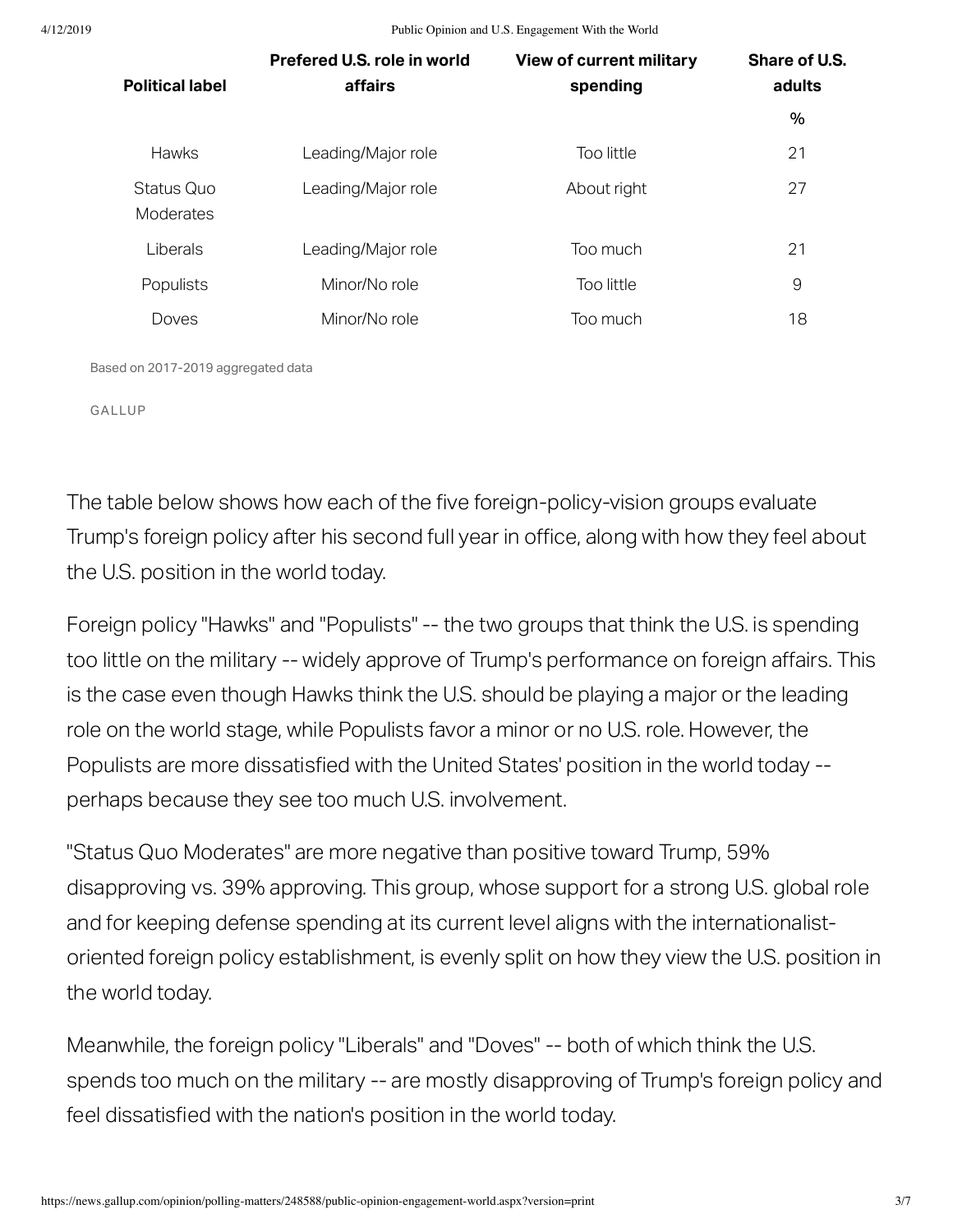|                         | Trump foreign affairs job<br>approval |              | Satisfaction with U.S. position in world<br>today |                |
|-------------------------|---------------------------------------|--------------|---------------------------------------------------|----------------|
|                         | % Approve                             | % Disapprove | % Satisfied                                       | % Dissatisfied |
| Hawks                   | 67                                    | 29           | 45                                                | 53             |
| Populists               | 59                                    | 36           | 35                                                | 63             |
| Status Quo<br>Moderates | 39                                    | 59           | 49                                                | 50             |
| Liberals                | 13                                    | 85           | 23                                                | 76             |
| Doves                   | 34                                    | 64           | 37                                                | 62             |

Foreign Policy Groups' Views of President's Foreign Policy and Position in World

GALLUP, FEB. 1-10, 2019

#### NATO and the United Nation

One of the most controversial debates about the Trump presidency has been his threat to pull out of the NATO alliance based on his belief that many of the NATO countries are not paying their fair share to maintain European defenses. This "art-of-the-deal" posturing by Trump does not seem to have persuaded any of the five strategic vision groups that represent the U.S. foreign policy debate structure in the U.S. Majorities of all five groups believe the alliance should be maintained -- a rare example of foreign policy bipartisanship and a remarkable shared vision of U.S. support for NATO.

#### Views of U.S. Foreign-Policy-Vision Groups on NATO

"Now thinking about NATO, the military alliance among Western nations, do you think the NATO alliance should be maintained, or is the alliance not necessary anymore?"

|                             | <b>Maintained</b> | Not necessary |  |
|-----------------------------|-------------------|---------------|--|
|                             | %                 | %             |  |
| Hawks                       | 76                | 18            |  |
| Populists                   | 60                | 37            |  |
| <b>Status Quo Moderates</b> | 83                | 16            |  |

GALLUP, FEB. 1-10, 2019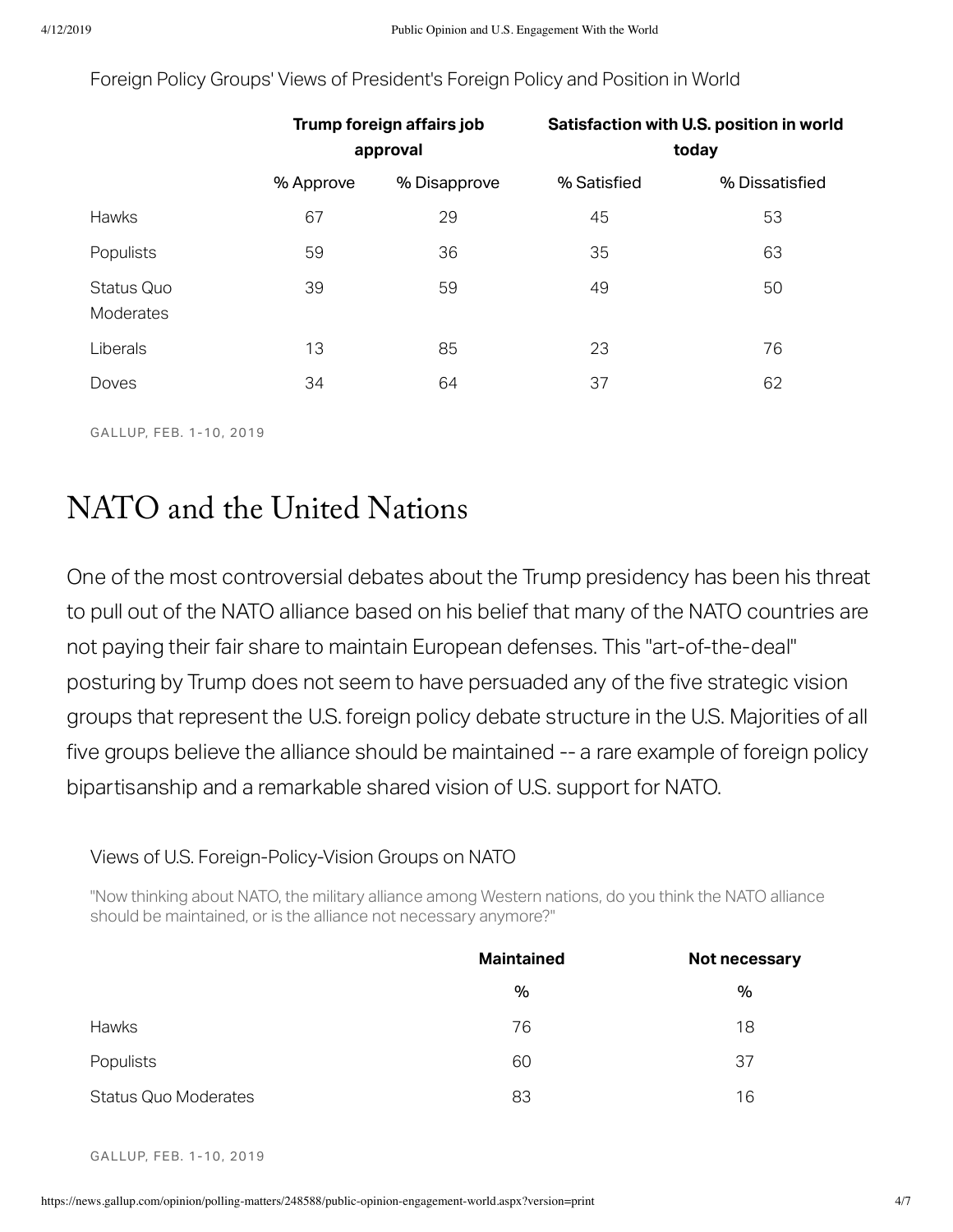#### 4/12/2019 Public Opinion and U.S. Engagement With the World

|          | <b>Maintained</b> | Not necessary |  |
|----------|-------------------|---------------|--|
|          | %                 | %             |  |
| Liberals | 87                | 10            |  |
| Doves    | 74                | 21            |  |

GALLUP, FEB. 1-10, 2019

Americans' evaluations of the effectiveness of the United Nations as one of the two great institutional pillars of U.S. foreign policy since World War II reveal a different picture. Only the foreign policy Liberals are mostly supportive of the U.N., with 61% saying it's doing a "good job." By contrast, the Hawks and Populists are strongly inclined to say the United Nations is doing a poor job, and the Doves lean that way too. Status Quo Moderates are more evenly split.

Overall, Americans as a whole tilt [negative](https://news.gallup.com/poll/247190/majorities-americans-need-nato.aspx?g_source=link_newsv9&g_campaign=item_248588&g_medium=copy) in their views of the U.N. today (with 44% saying it's doing a good job vs. 53% a poor job). However, that doesn't mean they want the organization disbanded; the same Gallup poll finds a clear majority of Americans, 66%, saying the organization plays "a necessary role in the world today."

#### Views of U.S. Foreign-Policy-Vision Groups on the United Nations

"Now thinking about the United Nations, do you think the United Nations is doing a good job or a poor job in trying to solve the problems it has had to face?"

|                             | Good job | Poor job | <b>Net</b> |
|-----------------------------|----------|----------|------------|
|                             | %        | %        | pct. pts.  |
| Hawks                       | 23       | 74       | $-51$      |
| Populists                   | 25       | 68       | $-43$      |
| <b>Status Quo Moderates</b> | 45       | 53       | -8         |
| Liberals                    | 61       | 37       | $+24$      |
| Doves                       | 41       | 57       | $-16$      |

GALLUP, FEB. 1-10, 2019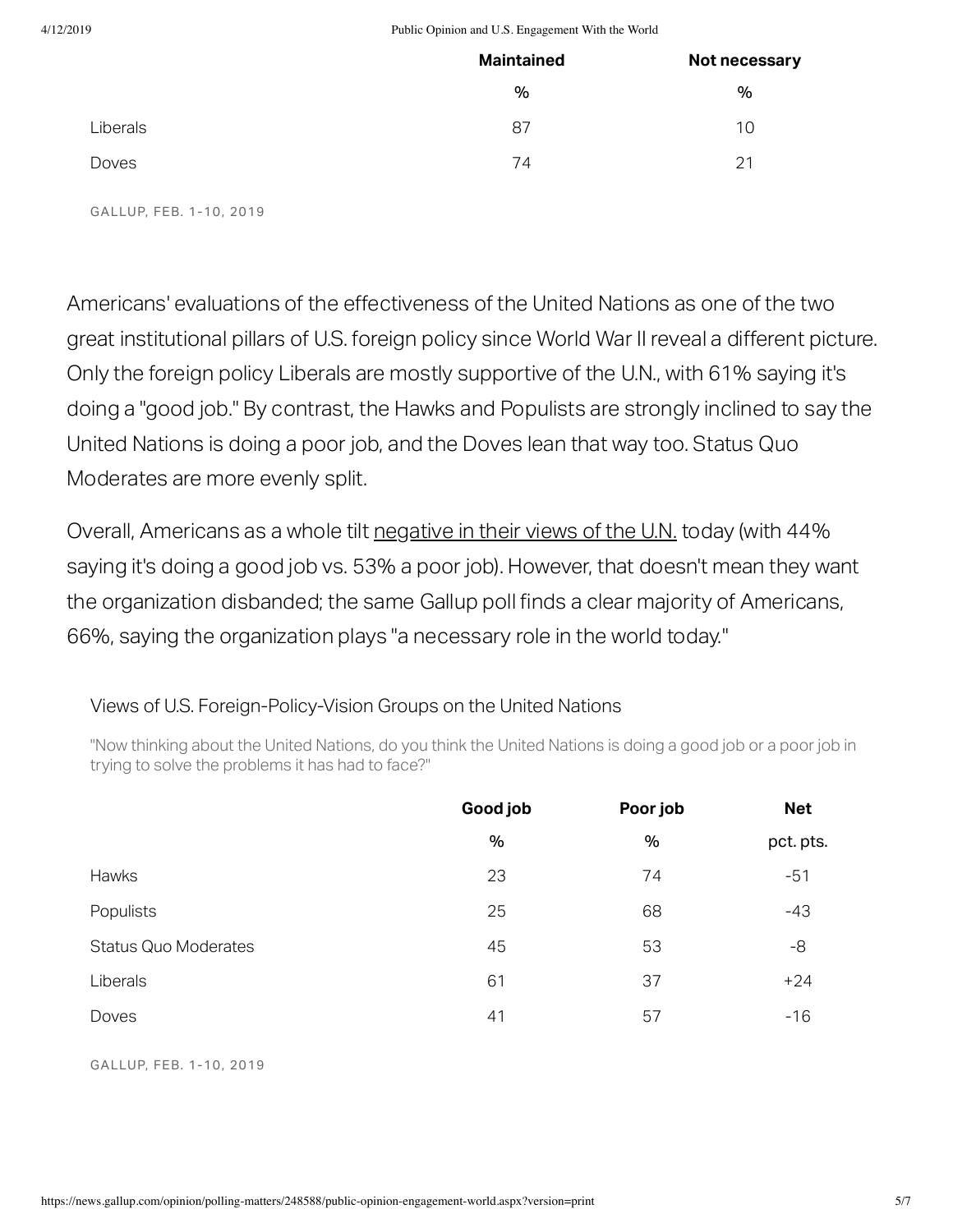### **Bottom Line**

The Trump administration has shifted to a somewhat more security-based protectionism of U.S. interests rather than a perpetuation of the present world order. But as Trump continues to develop his approach to world affairs, Americans' ratings of his handling of foreign policy are more closely tied to their views of defense spending than their preferred global role for the U.S. As such, he is rated most positively on foreign policy by Hawks and Populists, and least positively by Liberals and Doves. Trump has more leeway with his base groups when it comes to how involved the U.S. should be in solving international problems, as some of those who approve of him want the U.S. to maintain a large role and others a minimal role. However, all five groups agree that the NATO alliance should be maintained -- suggesting that were Trump to follow through on threats to pull out of the defense pact, it could create a public backlash.

#### V. Lance Tarrance is a Gallup contributor.

#### RELEASE DATE: April 11, 2019

SOURCE: Gallup https://news.gallup.com/opinion/polling-matters/248588/public-opinion-engagement-world.aspx CONTACT: Gallup World Headquarters, 901 F Street, Washington, D.C., 20001, U.S.A +1 202.715.3030

Copyright © 2016 Gallup, Inc. All rights reserved.

https://news.gallup.com/opinion/polling-matters/248588/public-opinion-engagement-world.aspx?version=print 6/7 Gallup, Inc. maintains several registered and unregistered trademarks that include but may not be limited to: A8, Accountability Index, Business Impact Analysis, BE10, CE11, CE11 Accelerator, Clifton StrengthsExplorer, Clifton StrengthsFinder, Customer Engagement Index, Customer Engagement Management, Dr. Gallup Portrait, Employee Engagement Index, Enetrix, Engagement Creation Index, Follow This Path, Gallup, Gallup Brain, Gallup Business Journal, GBJ, Gallup Consulting, Gallup-Healthways Well-Being Index, Gallup Management Journal, GMJ, Gallup Panel, Gallup Press, Gallup Tuesday Briefing, Gallup University, Gallup World News, HumanSigma, HumanSigma